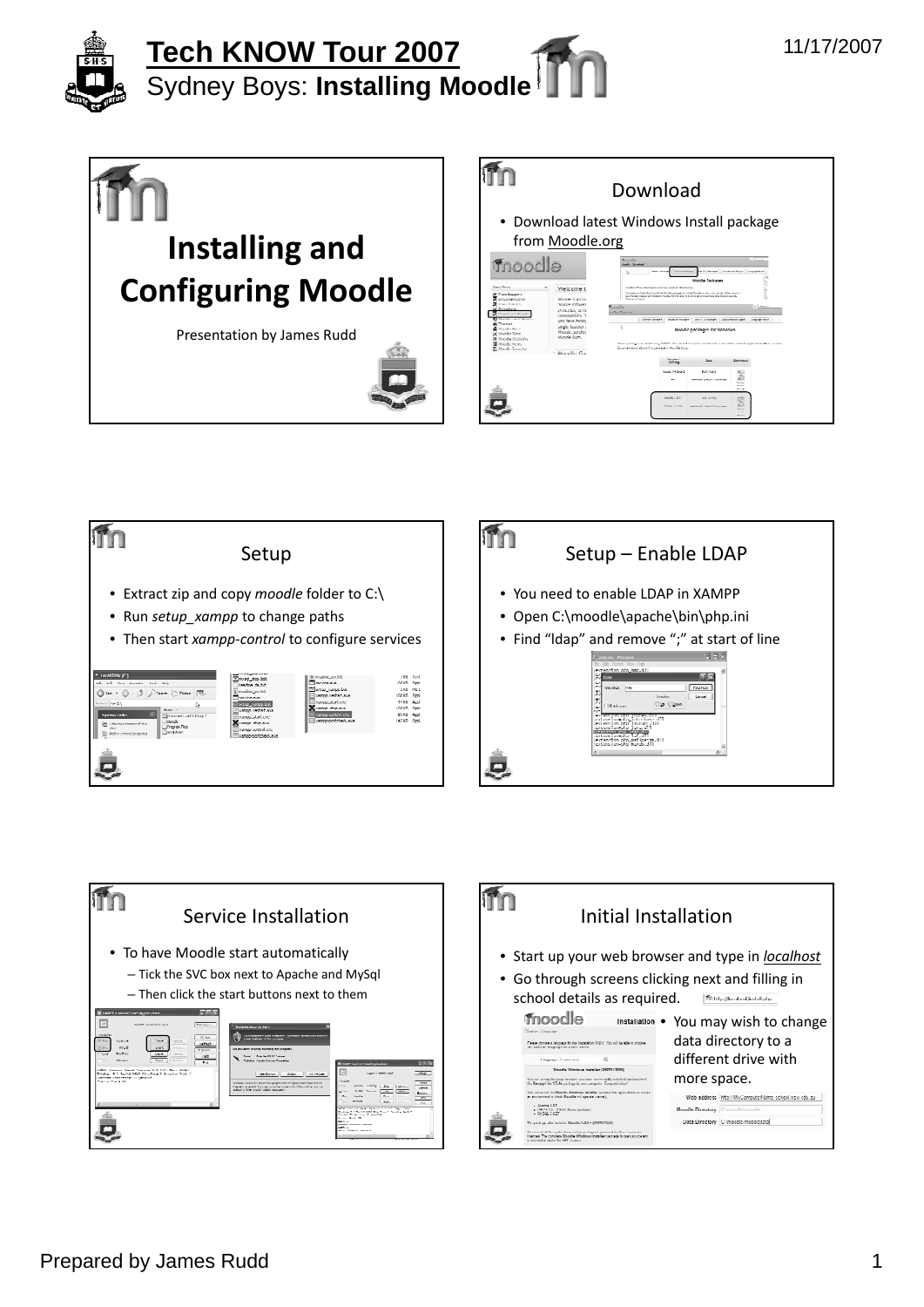| <b>First Run</b>                                                                                                                           |                                                                                                                                                                                                                                                                                                    |  |  |
|--------------------------------------------------------------------------------------------------------------------------------------------|----------------------------------------------------------------------------------------------------------------------------------------------------------------------------------------------------------------------------------------------------------------------------------------------------|--|--|
| Type mysed<br>Host Server localhost<br>Databases months<br>User rest<br>Password<br>Tables prefix mill                                     | Setup administrator account<br>On this page you should comigure your<br>moin odministrator occount which will<br>Isystemphile cerirel over the site. Make<br>sure you give it a secure usemame and<br>password as well as a valid email<br>oddress. You can create more admin-<br>ser cods blenon. |  |  |
| Moodle 1.8.3 +<br>For information about this version of Moodle, please see the online Release Notes<br>PIUsattended operation<br>Confessor | General<br>Show Advanced<br>Userraine* atms<br>New password* linggagewaya<br>Force password ITT<br>change                                                                                                                                                                                          |  |  |
|                                                                                                                                            | First name <sup>+</sup> Admin<br>Gumame" Dwg<br>I med softbered" [Medicated nor which<br>Final display Take convert is see no credibilized<br>Fmail activated Theoretical chiefs is rectired bill<br>Chytoan* Sydney<br>Select a country*   Australia                                              |  |  |
|                                                                                                                                            | Update profile                                                                                                                                                                                                                                                                                     |  |  |

| <b>First Run</b>                                                                                                                                                                     | <b>Front Page Settings</b>                                                                                        |
|--------------------------------------------------------------------------------------------------------------------------------------------------------------------------------------|-------------------------------------------------------------------------------------------------------------------|
| Setup administrator account                                                                                                                                                          |                                                                                                                   |
| On this page you should comigure your<br>lite doine topocop sobretoint of the                                                                                                        | Front Page settings                                                                                               |
| base complete control over the site. Make<br>sure you give it a secure usemanne and<br>password as well as a valid email<br>address. You can create more admin-<br>ser onds bike on. | Full sille name: My I ull School Name Moodle Site<br>fullname                                                     |
|                                                                                                                                                                                      | Short name for site Isans<br>(eg single word)                                                                     |
| General                                                                                                                                                                              | shortcome                                                                                                         |
| Show Administrat<br>Username" latera                                                                                                                                                 | I ront l'age                                                                                                      |
| New password* linguidy/typewel                                                                                                                                                       | Description                                                                                                       |
| Force password [7]<br>change                                                                                                                                                         | <b>MERCHING</b><br>W 3 (Cat) W Name<br>$\boxed{mn \times 1 + 1 + S \times 1 + 1 + 2 + 2}$<br>Traduction<br>$\sim$ |
| First name* Agent                                                                                                                                                                    |                                                                                                                   |
| Gumame" low:                                                                                                                                                                         |                                                                                                                   |
| I med schlerer" [Moderholmuratium                                                                                                                                                    | Welcome to our Class Learning system powered by Moodle                                                            |
| Final display Taby corporate seeing enabledness                                                                                                                                      |                                                                                                                   |
| Fmail activated Theorem Juliano is matted Bill                                                                                                                                       |                                                                                                                   |
| Chytoan* System<br>$\approx$<br>Select a country*   Australia                                                                                                                        | Saw Charges                                                                                                       |





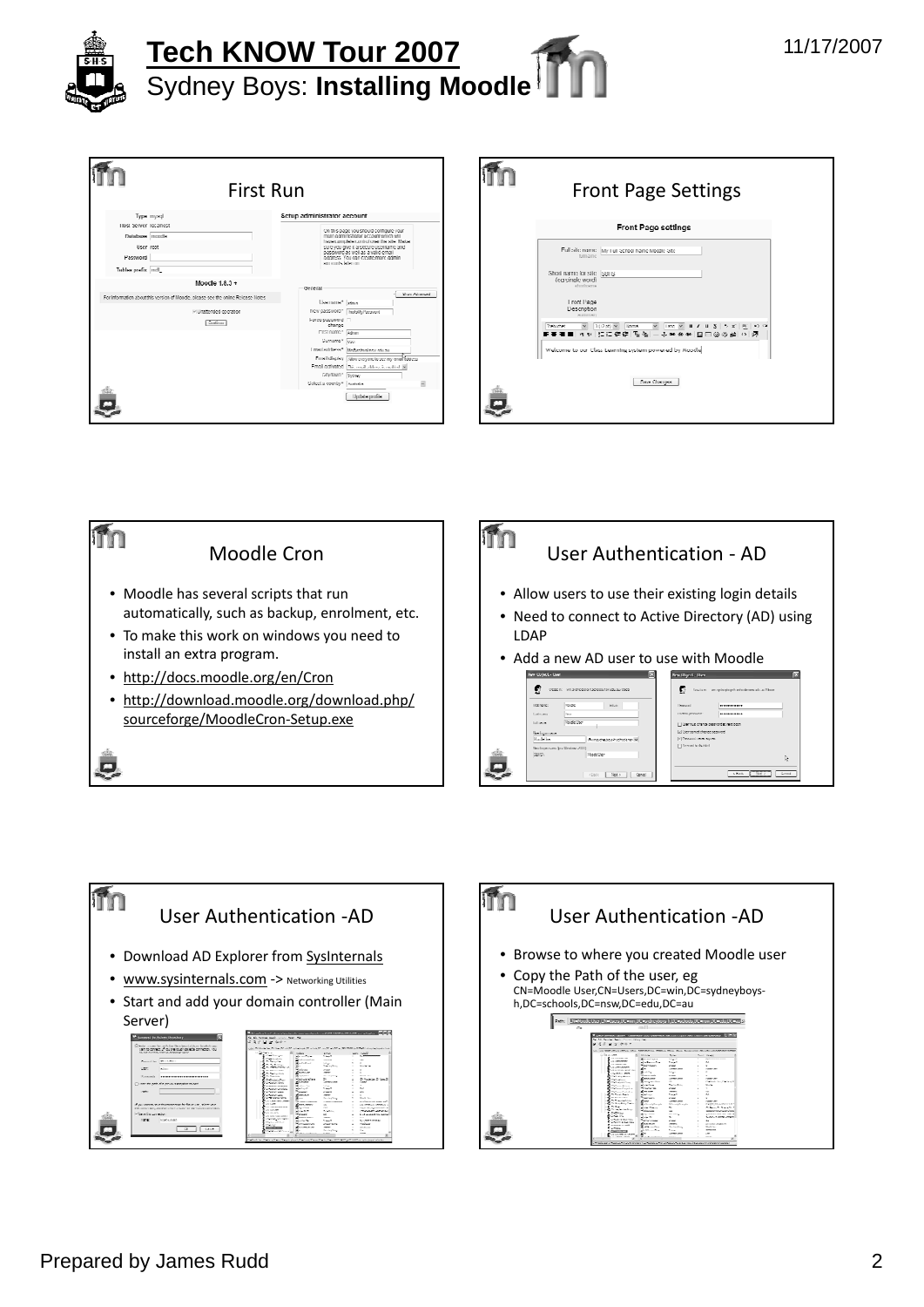|                                                                               | <b>User Authentication - Moodle</b>         |        |                |           |
|-------------------------------------------------------------------------------|---------------------------------------------|--------|----------------|-----------|
|                                                                               | • Login to Moodle site as Admin             |        |                |           |
| Fmail                                                                         | • In Authentication enable LDAP and disable |        |                |           |
|                                                                               | • Click LDAP Settings                       |        |                |           |
| Site Administration                                                           | I DAP serves                                |        |                | Sellings  |
| · Notifications<br>Er Henri<br>· Authentication<br>Li Accounts<br>Permitsions | Name                                        | Enable | <b>Un/Down</b> | Settings  |
|                                                                               | Manual accounts.                            |        |                | Settinos  |
|                                                                               | No kxim                                     |        |                | Seilines: |
|                                                                               | LDAI <sup>3</sup> server                    |        |                | Settinos  |
|                                                                               |                                             |        |                |           |
|                                                                               | Email-based self-registration               | المعاد |                | Sellings  |